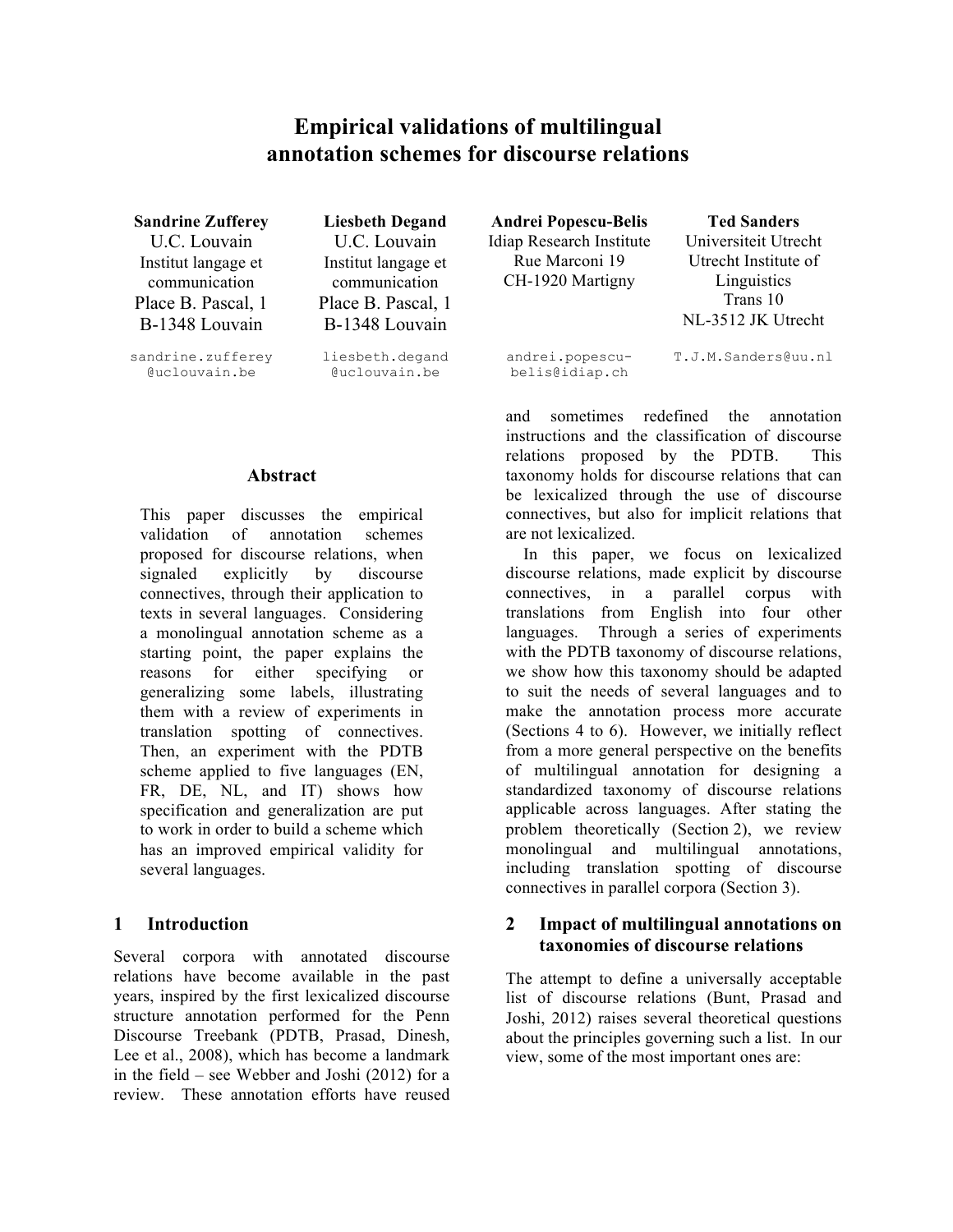- What counts as a discourse relation and what theory should be used to list possible relations?
- Are discourse relations truly languageindependent, i.e. can all of them be encountered in texts from any language?
- Are all discourse relations equally achievable by implicit and explicit means? In particular, are there, in a given language, connectives to express all relation types?
- What is the relation between a languageindependent taxonomy of discourse relations and the range of discourse connectives available in a given language? How can such a taxonomy be used to map discourse connectives from one language to another?
- Do all discourse relations that can be expressed by a given connective count as possible meanings of that connective?
- Given that one connective is almost never fully substitutable with another one, are there more meanings than connectives? And what accounts for the diversity of connectives in European languages?

These questions are, of course, far beyond the scope of this paper. In this section, we will first state two principles that govern the relations between a taxonomy of discourse relations and the vocabularies of discourse connectives in several European languages. We will also briefly discuss the relation between semantic meaning and meaning in context for discourse connectives.

#### **2.1 Specification vs. generalization in a taxonomy of discourse senses**

Let us consider first an existing taxonomy such as the PDTB, used for the annotation of a large English corpus, and let us suppose a translation of the annotated corpus is available in French. Then, when examining all occurrences of an English discourse connective  $C_i$  annotated with a sense  $R_n$  from the taxonomy, it might happen that several different translations of  $C_i$  are observed (with significant frequencies), and that these different translations correspond to a previously uncategorized distinction of the discourse relation  $R_n$ . Hence, in this case,  $R_n$  must be subdivided into two more specific relations, say  $R_{nl}$  and  $R_{n2}$ . We call this the *specification process* (or *refinement*) of the taxonomy.

Consider now a different case: after application to annotation over large corpora in several languages, it is found that two senses of a taxonomy, say  $R_{p1}$  and  $R_{p2}$  exhibit low interannotator agreement, and are often dispreferred in favor of their supersense (in the taxonomy), say  $R_p$ . In this case, it makes sense to prune the two senses from the taxonomy and keep only their supersense. Of course, this does not rule out the possibility that when a new language is annotated, the supersense must be again specified. However, until such additional evidence is found, a more compact taxonomy ensures higher inter-coder agreement. We call *abstraction* (or *generalization*) the process described above.

The main stance of this paper is that, in order to obtain a normalized scheme, one can: (1) start with a theoretically-grounded taxonomy (e.g. the PDTB, or an RST-based one), and (2) submit it to empirical testing, which means using specification and generalization to make it evolve into a truly universal, empirically-grounded multilingual taxonomy.

#### **2.2 Semantic vs. contextual meanings of discourse connectives**

A difficulty for the annotation of the rhetorical relations conveyed by connectives is that connectives can be used to convey a different relation than the one(s) that they semantically encode. The best-known case of this type of semantic under-determination is the connective *and*, which often conveys in context a more specific relation than its semantic meaning of addition, notably a temporal or a causal meaning (e.g. Spooren, 1997; Carston, 2002). These relations are then called its pragmatic meanings. Most analyses treat these pragmatic meanings as inferable in context but not as part of the semantic meaning of *and*. This phenomenon is also observed with other connectives; for example, temporal connectives may at times convey a causal or a contrastive relation as their pragmatic meaning, without having these relations as part of their semantic core meaning. This phenomenon is distinct from the semantic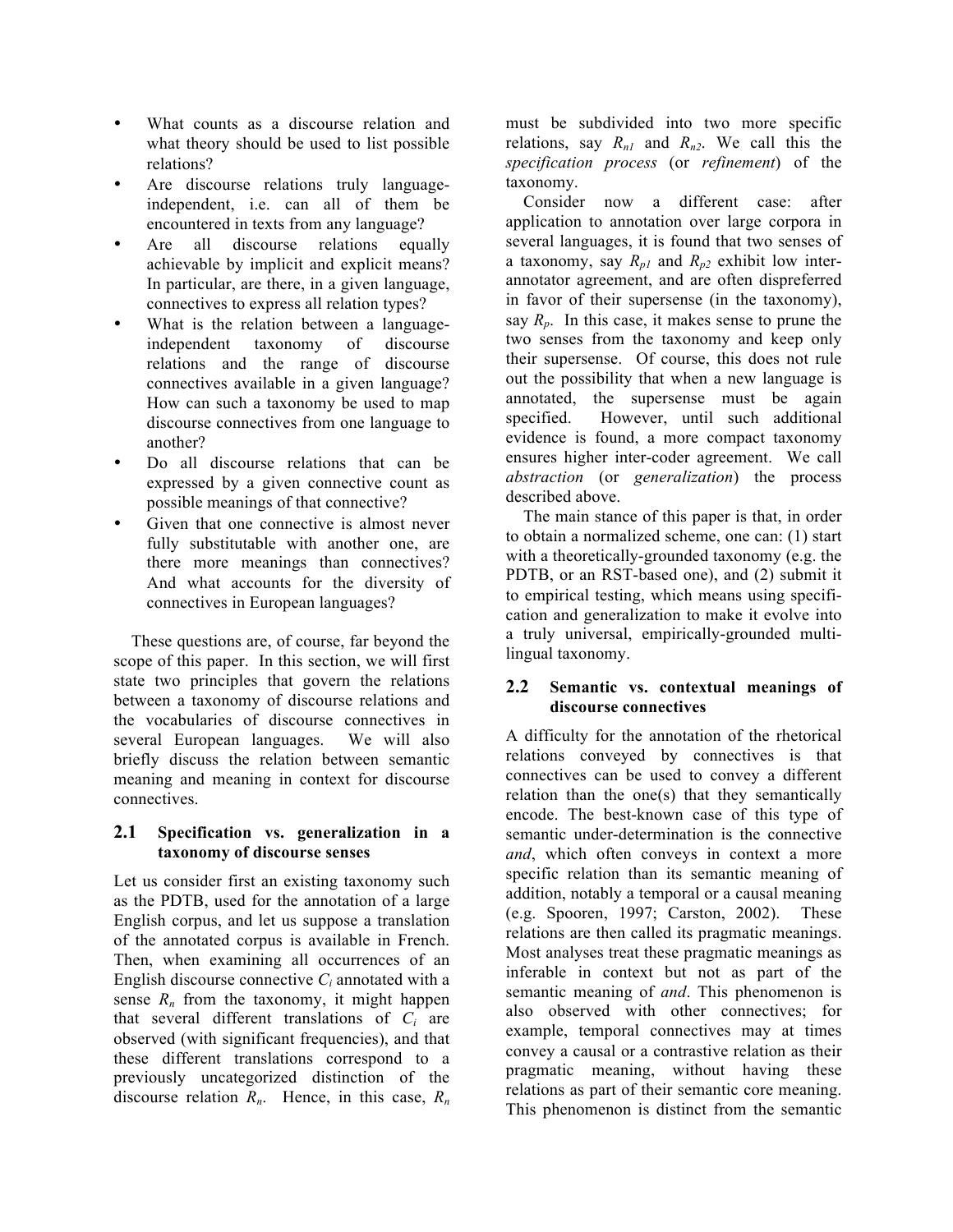ambiguity of connectives (such as *since*) that can alternatively convey distinct semantic meanings (for *since*, temporal or causal).

Therefore, an important question is to define what level of meaning (semantic or pragmatic) has to be annotated. Obviously, the pragmatic relation conveyed in context is more helpful for understanding the contribution of a connective in a given utterance than its core semantic meaning. However, relations that differ in context from the semantic meaning of a connective give rise to an important number of disagreements between annotators, probably because in such cases the interpretation rests on inference, a process that varies across speakers (cf. Spooren and Degand 2010).

In our view, a way to deal with the underdeterminacy question is to make annotators aware of this phenomenon and encourage the annotation of the meaning perceived in context, even when it departs from the connective's core semantic meaning. However, the latter meaning must be taken into account if the annotation is used to establish the range of possible semantic meanings of discourse connectives, and in particular if frequency information is desired. This is especially the case for lexicographic analyses which look for statistics regarding semantic meanings only.

## **3 Previous work and results**

Evidence for the applicability of the PDTB to several languages comes from recent experiments with monolingual annotations. The PDTB has indeed set the example for a number of other lexicalized, monolingual taxonomies of discourse relations (reviewed by Webber and Joshi, 2012), namely in Czech (Zikánová et al., 2010), Arabic (Al-Saif and Markert, 2010), Chinese (Huang and Chen, 2011; Zhou and Xue, 2012), Hindi (Kolachina et al., 2012) and Turkish (Zeyrek et al., 2010). An annotation project aiming at a French Discourse Treebank is also in progress (Danlos et al., 2012). Most of these taxonomies have used the PDTB top-level classification and brought a number of adjustments to its sub-levels in order to account for all the specificities of their language. For example, in the Arabic version (Al-Saif and Markert, 2010), a *background* relation has been added as a variety of expansion. This is therefore a case of specification with respect to the PDTB taxonomy. Conversely, the subtypes of *contrast* (opposition vs. juxtaposition) and *condition* (hypothetical, etc.) were removed from the Arabic taxonomy. This goes in the direction of a generalization of the taxonomy for these labels.

Another potential source of evidence for validating multilingual taxonomies comes from recent experiments with "translation spotting" of discourse connectives in parallel corpora (typically, Hansard or Europarl). Rather than annotate connectives in each monolingual part with PDTB-style labels, this approach aims at identifying (manually or automatically) the actual translation of each connective (Danlos and Roze, 2011; Popescu-Belis et al. 2012). This deals therefore only with explicit relations, not implicit ones. By clustering afterwards the observed translations according to their meaning and frequency, it is possible to derive labels which are less precise than the PDTB ones, but are still useful for applications such as machine translation (Meyer et al. 2011) or for translation studies (Cartoni et al., 2011).

Information from translation spotting can give a lower bound on the number of different meanings a connective can convey, which can be compared to the number of labels for that connective from a PDTB-style annotation, checking for any serious mismatch. For instance, if a connective is mainly annotated with one label, but is rendered in translation by two equally frequent target connectives, it is worth examining whether the sense label should not be *specified* any further.

 Manual translation spotting has been performed on a large English/French section of the Europarl corpus with about 2,500 occurrences of nine connectives (Popescu-Belis et al. 2012). It is also currently being performed on English/German/Italian parallel fragments of Europarl within the same project. An experiment with automatic English/Arabic translation spotting, using word alignment software, is also ongoing for seven English connectives, illustrating ambiguity patterns (one vs. several preferred translations).

In what follows, we present two multilingual annotation experiments with explicit discourse relations in five European languages, with an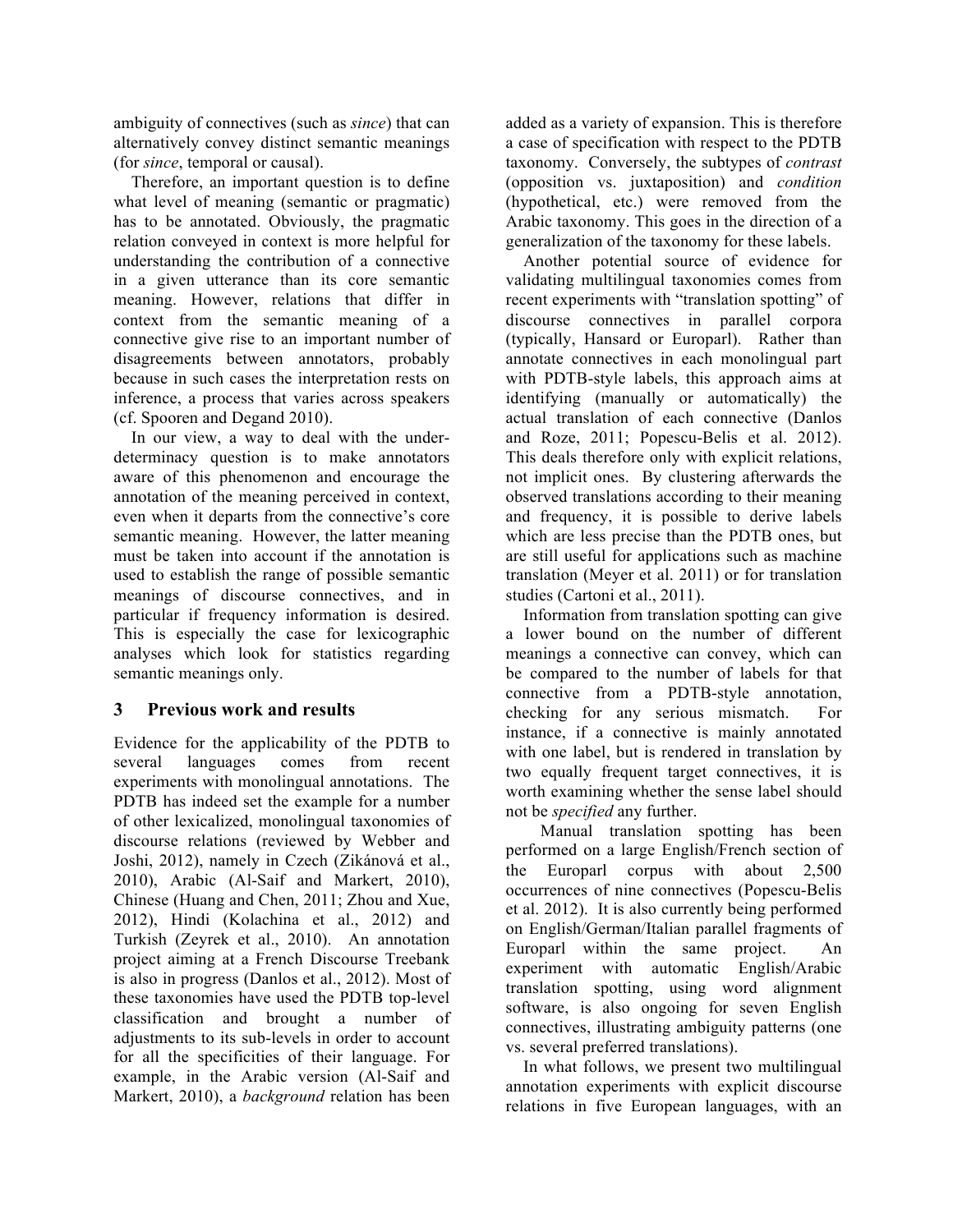adaptation of the PDTB in between, using the two processes of specification and generalization introduced above.

## **4 Applying the PDTB taxonomy to a parallel corpus of five languages**

#### **4.1 Data and procedure**

In order to compare and annotate connectives in five languages, a small parallel corpus made of four journalistic texts was gathered from the www.PressEurop.eu website. The size of the corpus was around 2,500 words per language. All four texts came from different European newspapers, and the source language was different in all of them. In the English version of the corpus, used as a pivot language, 54 tokens of connectives were identified, corresponding to 23 different connective types. Connectives were defined as lexical items encoding a coherence relation between two abstract objects, following Asher (1993). The criteria used to select tokens of connectives were similar to those applied in the PDTB project. However, only connectives that had been translated by a connective in a given language were annotated. This means that a slightly different subset of all the occurrences of English connectives was annotated in each case. The list of English connectives is given in Table 1.

| after $(1)$      | despite $(1)$       | then $(1)$      |
|------------------|---------------------|-----------------|
| after all $(1)$  | for instance $(1)$  | therefore $(2)$ |
| and $(7)$        | however $(4)$       | though $(2)$    |
| as $(1)$         | if $(2)$            | thus $(2)$      |
| as long as $(1)$ | in as much as $(1)$ | when $(4)$      |
| because $(2)$    | meanwhile (1)       | whereas $(1)$   |
| before $(1)$     | nevertheless (3)    | while $(1)$     |
| but $(11)$       | so (1)              |                 |

Table 1. List of connective types from the English corpus with their token frequency.

Table 2 summarizes the number of connectives that have been inserted or removed in the target languages, with respect to the English texts. All these occurrences have therefore not been annotated.

In every language, the annotation task was performed independently by two annotators. The tokens of discourse connectives to be annotated were spotted on the English version of the corpus by the authors. For every other language of the study, one annotator was asked to spot the translation equivalents. All tokens of connectives that had been translated in the target text by a connective were annotated with a discourse relation from the PDTB hierarchy by two annotators.

|                     | French | German | Dutch | Italian |
|---------------------|--------|--------|-------|---------|
| Nb. of<br>additions |        | 12     | 19    | 15      |
| Nb. of<br>removals  | 10     | 10     |       | 18      |
| <b>Total</b>        | 16     | າາ     | 26    | 33      |

Table 2. Differences in number of connectives between source and target texts.

All annotators were asked to use the definition of discourse relations provided in the PDTB annotation manual (The PDTB Research Group, 2007). As it was the case in the PDTB project, annotators were instructed to use tags from the most precise level from the hierarchy (third level) if they were confident about the relation or more generic relations in case of doubt. Annotators were also allowed to use two labels in two different cases: when they felt that the relation was ambiguous and that both tags applied; or when they felt that two tags had to be used in order to fully describe the meaning of the relation. In the first case, the two tags had to be linked with OR and in the second with AND.

## **4.2 Results**

The inter-annotator agreement was computed from a monolingual and from a cross-linguistic perspective. The percentage of agreement for the two annotators working on the same language is reported in Table 3.

| level                       | English | French | German | Dutch  | Italian |
|-----------------------------|---------|--------|--------|--------|---------|
|                             | 98%     | 95%    | 95%    | $90\%$ | 94%     |
| $\mathcal{D}_{\mathcal{L}}$ | 67%     | 69%    | 71%    | 60%    | 63%     |
| 3                           | 44%     | 48%    | 51%    | 38%    | 42%     |
|                             |         |        |        |        |         |

Table 3. Monolingual inter-annotator agreement.

Results from Table 3 indicate that the level of agreement is similar across languages. In every case, the agreement is very good at the first level (94% on average), medium at level 2 (66% on average) but poor at level 3 (44% on average).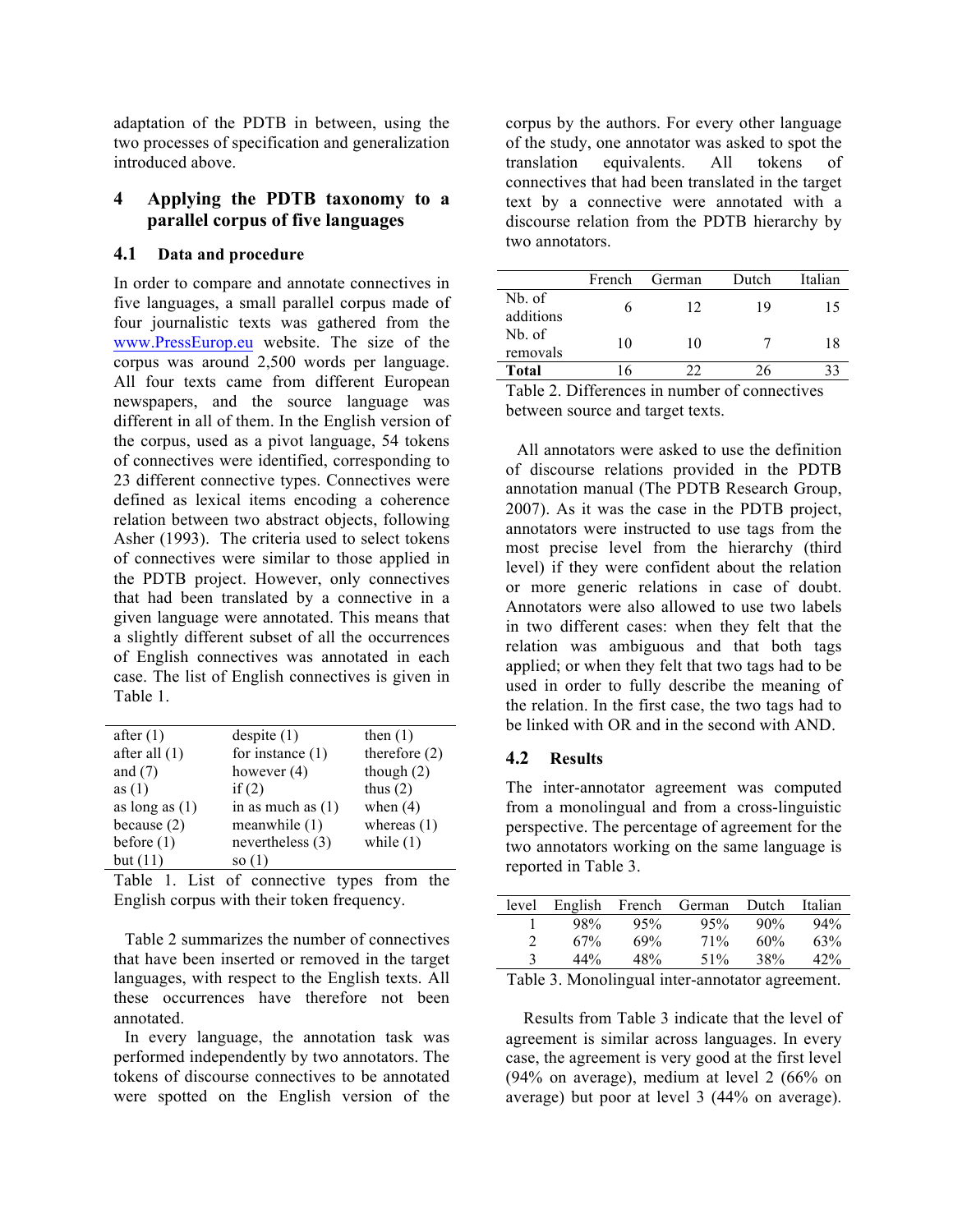By comparison, in the PDTB, the inter-annotator agreement was 92% at the top-most level and 77% at the third level of the hierarchy (Mitsalkaki *et al*., 2008).

An analysis of cases of disagreement between the monolingual annotations reveals that similar problems occur in all languages. The problematic cases mostly concern the distinction between concession and contrast, for which the annotators agree in only 50% of the relations, when the 'comparison' tag is used. This agreement even drops to 40% on average at the third level (distinctions between opposition and juxtaposition and between expectation and contra-expectation). Moreover, for the relations tagged as 'conditional', the agreement for the third level tags is also only 40%. Taken together, these cases represent on average 87% of the disagreements at the third level of the hierarchy. Finally, the use of the so-called 'pragmatic' tags from the PDTB scheme was very problematic. An agreement on the use of this tag was reached only in 16% on the cases on average, and some annotators didn't use it at all.

Cross-linguistic inter-annotator agreement is reported in Table 4.

| level      | English/    | English/         | English/ | English/        |
|------------|-------------|------------------|----------|-----------------|
|            | French      | German           | Dutch    | Italian         |
|            | 91%         | 90%              | 88%      | 85%             |
| 2          | 67%         | 66%              | 64%      | 58%             |
| 3          | 42%         | 51%              | 35%      | 35%             |
| Table      | $4_{\cdot}$ | Cross-linguistic |          | inter-annotator |
| agreement. |             |                  |          |                 |

An analysis of cross-linguistic disagreements reveals two distinct phenomena. At the top level of the hierarchy, disagreements are always more numerous cross-linguistically than monolingually. These additional disagreements always correspond to meaning shifts due to translation. For example, the connective *when*, annotated with a temporal tag in English, was once translated by *alors que*, a connective annotated with a contrast tag by Frenchspeaking annotators. Disagreements at the first level were systematically checked and discussed with annotators, with the conclusion that such cases of meaning shift occur on average in 10% of the cases in every language. This problem shows the limitations of using parallel corpora, under the assumption that connectives are translation equivalents across languages. An annotation of comparable corpora, where equivalences are established based on the similarity of rhetorical relations, does not run into similar problems.

For lower levels of the hierarchy, differences in the annotation could not be related to changes in translation but rather to genuine disagreements between annotators regarding the interpretation of a given relation. For this reason, at these levels, disagreements are on average not significantly higher cross-linguistically than monolingually.

The first annotation experiment described above clearly indicated that the areas of disagreements were recurrent across annotators and languages. In order to reach a reliable annotation that could be applied crosslinguistically, some adjustments were made to the PDTB taxonomy.

## **5 Proposals for revisions to the PDTB taxonomy**

First, through a generalization process, the subcategories of conditional relations were removed because in all the languages of our study, all these uses were conveyed by a single connective (*if* in English, *si* in French, *als* in Dutch, etc.). For our objective to provide an accurate representation of the meaning of connectives enabling the definition of cross-linguistic equivalences in European languages, the second level *condition* tag is fine-grained enough.

Second, the categories labeled with the PDTB 'pragmatic' tag were redefined. In the PDTB taxonomy, the kind of examples grouped under this category was not always clearly defined and therefore was rather inconsistently applied by the annotators. For example, while a reference to epistemic uses is clearly made in the case of pragmatic causes, pragmatic conditions are simply defined as "used for instances of conditional constructions whose interpretation deviates from that of the semantics of 'Condition'" (The PDTB Research Group, 2007: 31). In the revised version, the 'pragmatic' tag consistently includes all occurrences corresponding to speech-act and epistemic uses of connectives, as defined by Sweetser (1990).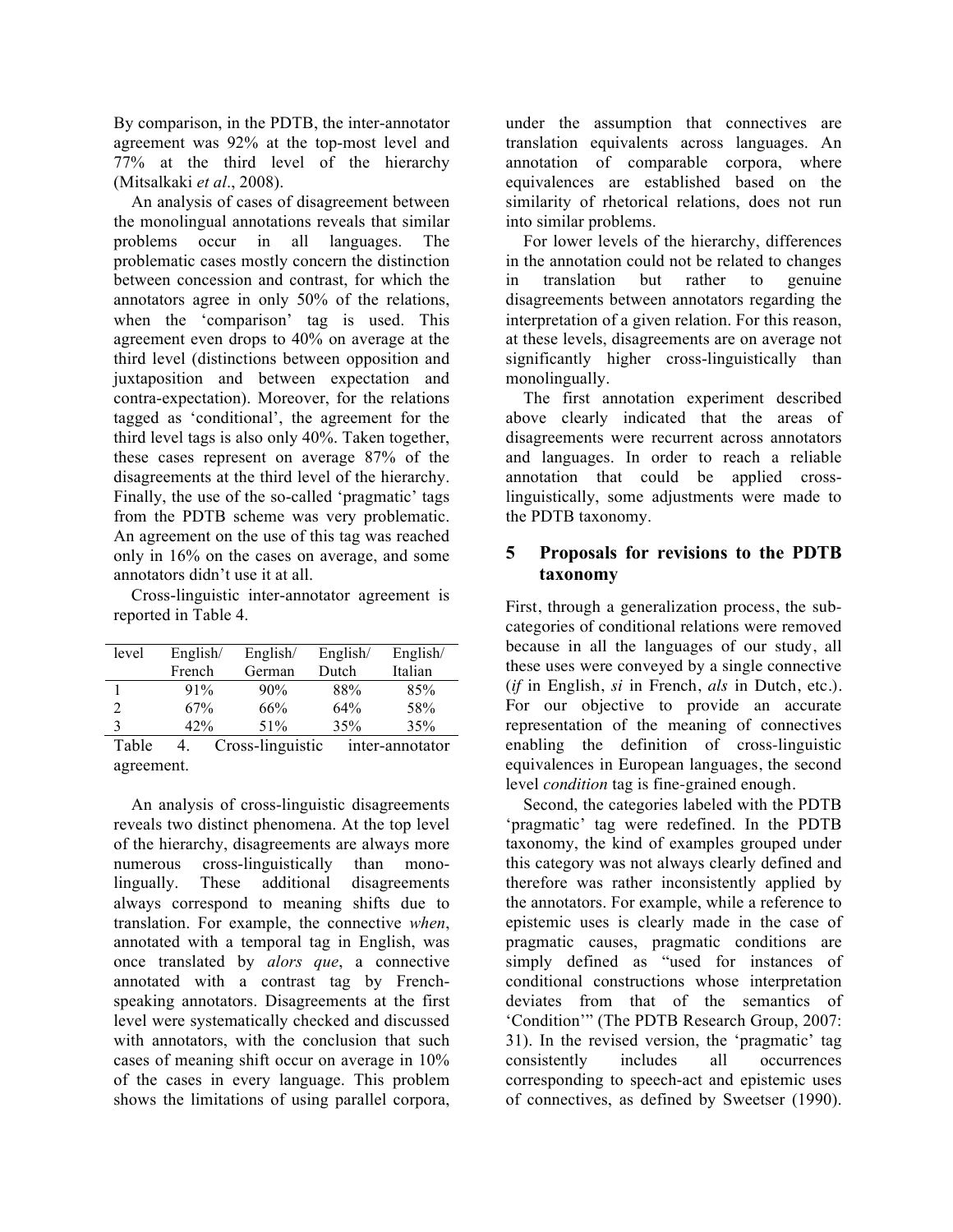Again, the rationale for this specification comes from differences in connectives. In many languages, content (non-pragmatic) and speech act and epistemic (pragmatic) relations are expressed by specific connectives (see Sanders and Stukker, 2012 for a cross-linguistic illustration in the causal domain). The pragmatic uses of connectives thus defined can occur for causal, conditional and concessive connectives. Therefore, for these tags, an additional annotation level has been specified to account for the pragmatic/non-pragmatic distinction. In the case of causals, this change involved the addition of a fourth level in the hierarchy. The addition of this level shows how certain semantic characteristics of relations occur across several categories, which leads to a systematic proposal (cf. Sanders et al., 1992).

| 1. Temporal     | 3. Comparison    |
|-----------------|------------------|
| - synchronous   | - contrast       |
| - asynchronous  | - concession     |
| - precedence    | - pragmatic      |
| - succession    | - non-pragmatic  |
| 2. Contingency  | - parallel       |
| - cause         | 4. Expansion     |
| - reason        | - conjunction    |
| - pragmatic     | - instantiation  |
| - non-pragmatic | - restatement    |
| - result        | - specification  |
| - pragmatic     | - equivalence    |
| - non-pragmatic | - generalization |
| - condition     | - alternative    |
| - pragmatic     | - exception      |
| - non-pragmatic | - list           |
|                 |                  |



Third, the *comparison* category was reorganized through a process of generalization. More specifically, the third level from the PDTB was removed, because it did not contribute to make additional distinctions between connectives. Furthermore, a 'parallel' tag was added, in order to account for the meaning of connectives such as *similarly*, which did not have a suitable tag in the PDTB taxonomy. All these changes lead to the revised taxonomy described in Figure 1. Similar adjustments were already proposed in some monolingual adaptations of the PDTB, notably in Arabic by Al-Saif and Markert (2010).

#### **6 Annotation experiment with the revised taxonomy**

A second corpus was gathered from the PressEurop website, including the same five languages used in the first experiment. This corpus, of about 8,500 words per language, contained in English 203 tokens of connectives corresponding to 36 different types (Table 5).

| after $(1)$        | given (that) $(2)$   | since $(1)$       |
|--------------------|----------------------|-------------------|
| although $(6)$     | however $(7)$        | so $(2)$          |
| and $(50)$         | if $(11)$            | that is why $(1)$ |
| as $(3)$           | in fact $(1)$        | then $(3)$        |
| as well as $(1)$   | in order to $(1)$    | therefore $(3)$   |
| because $(5)$      | in other words $(1)$ | though $(5)$      |
| before $(4)$       | in short $(1)$       | thus $(2)$        |
| but $(41)$         | in spite of $(1)$    | well $(1)$        |
| despite (6)        | indeed $(1)$         | when $(7)$        |
| even if $(4)$      | meanwhile (1)        | whether $(2)$     |
| for example $(3)$  | now (2)              | while $(9)$       |
| for instance $(1)$ | or $(5)$             | yet $(8)$         |

Table 5. Connective types with token frequency.

In every language, the translation equivalents were spotted. The number of explicitly translated connectives ranged from 136 to 155. The important number of non-translated connectives provides further indication of the important volatility of these lexical items in translation. The rhetorical relations conveyed by explicit connectives were annotated with the revised taxonomy described in Figure 1. Results from the annotation task are reported in Table 6.

|         | English/ | English/ | English/ | English  |
|---------|----------|----------|----------|----------|
|         | French   | German   | Dutch    | /Italian |
| level 1 | 94%      | 93%      | 88%      | 93%      |
| level 2 | 85%      | 74%      | 75%      | 78%      |
| level 3 | 75%      | 66%      | 69%      | 66%      |
| level 4 | 66%      | 93%      | 62.5%    | 70%      |

Table 6. Cross-linguistic inter-annotator agreement.

These results confirm the validity of our second monolingual annotation experiment, with cross-linguistic data. The improvement of agreement scores with respect to the first experiment are significant, and the additional coverage of connective types did not reveal the need for additional relations or the existence of important differences between languages. This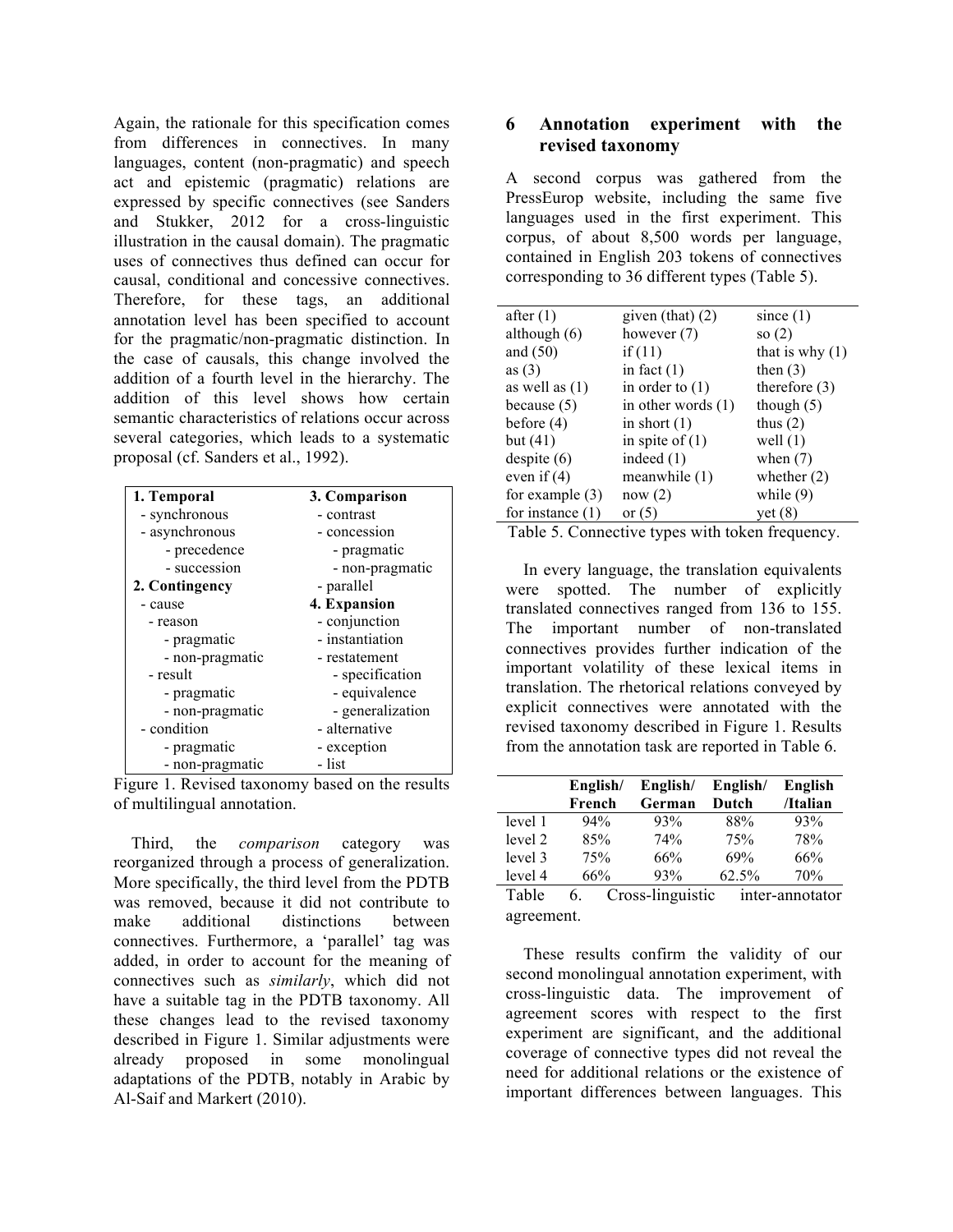experiment also confirmed that most disagreements at the first level of the taxonomy were due to meaning shifts in translation, as confirmed through manual checking and discussion with the annotators.

## **7 Conclusion**

This paper is a first attempt towards a unified framework designed to relate connectives to one another over the languages. This existence of such a framework is a sorely needed resource for many domains such as applied linguistics, translation and language engineering. Such a resource is all the more necessary because existing multilingual resources such as bilingual dictionaries and contrastive grammars are insufficient to correctly describe them.

Yet, much work remains to be done to achieve this goal. Importantly, larger scale annotation experiments involving more languages and tokens for the annotation should be carried out. Another important step will be to test the granularity of the taxonomy by systematically comparing all tokens annotated with the same label, both monolingually and cross-linguistically, in order to ensure that they provide genuine semantic equivalences. In other words, the need for additional specifications should be systematically checked. Finally, another important step will be to include the implicit dimension in the cross-linguistic comparison of connectives. In some cases, the absence of connectives seems to be the preferred translation choice. A case in point is the French connective *en effet*, very frequently used to mark an elaboration, and most of the time not translated into English. Similar cases should be detected, and zero translations taken into account as possible translation equivalents.

## **Acknowledgments**

This study was partially funded by the Swiss National Science Foundation through a grant awarded to the first author (SNSF Grant PA00P1 139613/1). The article was also supported by the COMTIS Swiss NSF Sinergia project (www.idiap.ch/comtis). The second author is Senior Research Associate with the Belgian National Science Foundation (FSR-

FNRS). The authors thank all the annotators who took part in the experiments.

# **References**

- Al-Saif, A. and Markert K., 2010. "The Leeds Arabic Discourse Treebank: Annotating Discourse Connectives for Arabic"*. Proceedings of the 7th Int. Conf. on Language Resources and Evaluation (LREC 2010)*, Marrakech, p.2046-2053.
- Asher, N. 1993. *Reference to Abstract Objects in Discourse*. Dordrecht: Kluwer.
- Bunt H., Prasad R. and Joshi A. 2012. "First steps towards an ISO standard for annotating discourse relations". *Proceedings of ISA-7 workshop (Interoperable Semantic Annotation) at LREC 2012*, Istanbul.
- Carston R. 2002. *Thoughts and Utterances. The Pragmatics of Explicit Communication*. Oxford: Blackwell.
- Cartoni, B. Zufferey, S. Meyer, T. Popescu-Belis, A. 2011. "How Comparable are Parallel Corpora? Measuring the Distribution of General Vocabulary and Connectives". *Proceedings of 4th Workshop on Building and Using Comparable Corpora*, Portland, OR.
- Danlos L. and Roze C. 2011. "Traduction (automatique) des connecteurs de discours". *Proceedings of TALN 2011*, 6 p., Montpellier.
- Danlos L., Antolinos-Basso D., Braud C., and Roze C. 2012. "Vers le FDTB : French Discourse Tree Bank". *Proceedings of JEP-TALN-RECITAL 2012*, vol. 2, p. 471–478, Grenoble.
- Dixon, R.M. and Aikhenvald, A. (eds). 2009. *The Semantics of Clause Linking. A Cross-Linguistic Typology*. Oxford: Oxford University Press.
- Granger, S. and Tyson, S. 1996. "Connector Usage in English Essay Writing of Native and Non-Native EFL Speakers of English". *World Englishes* 15(1):19-29.
- Halverson, S. 2004. "Connectives as a Translation Problem". In *An International Encyclopedia of Translation Studies*, H.